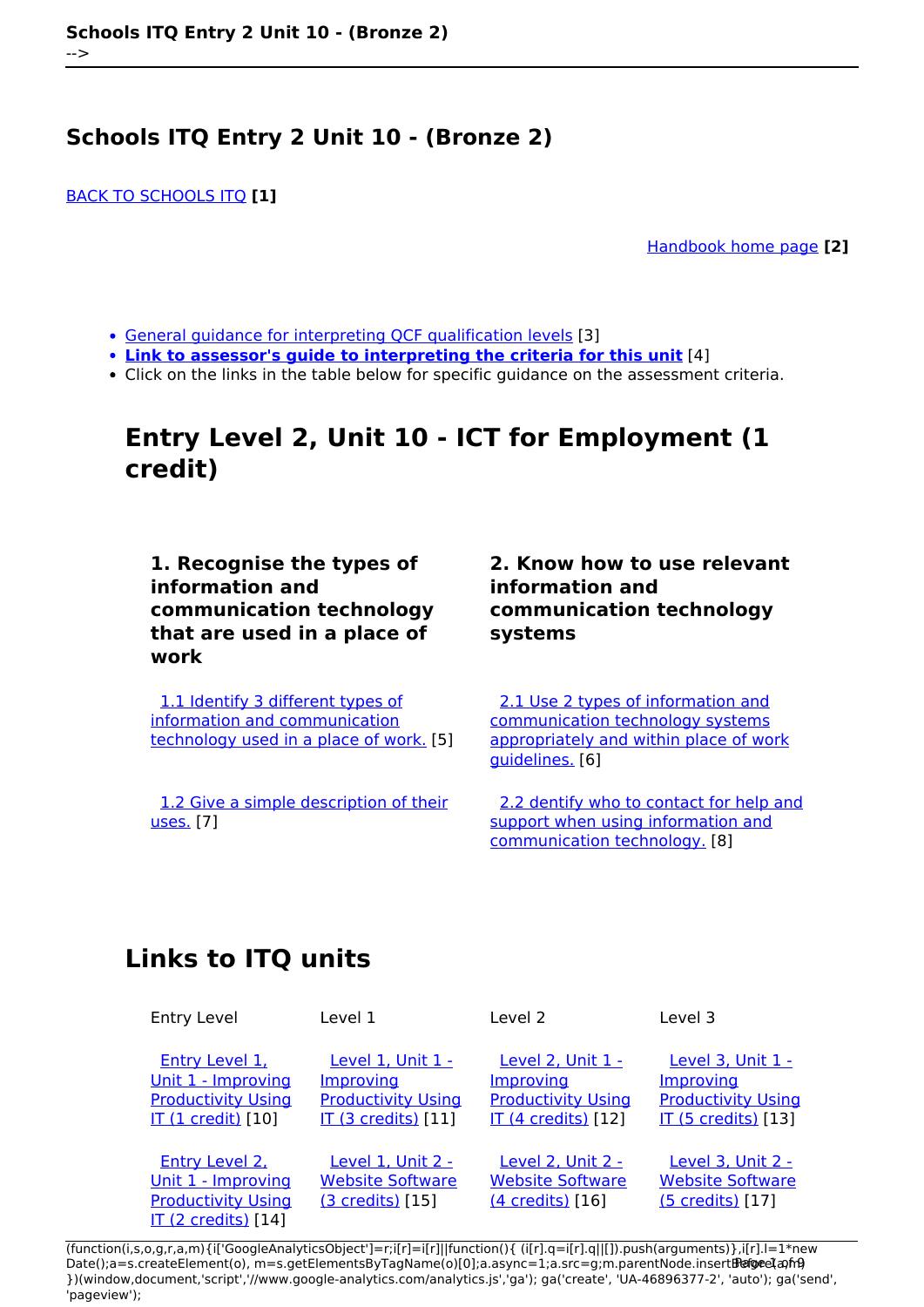-->

| <b>Entry Level 2.</b><br>Unit 2 - Using ICT<br>to Select and<br>Exchange<br>Information (2<br>credits) [18] | Level 1, Unit 3 -<br>Using<br>Collaborative<br>Technologies (3<br>credits) [19]     | Level 2, Unit 3 -<br>Using<br>Collaborative<br>Technologies (4<br>credits) [20]           | Level 3, Unit 3 -<br>Using<br>Collaborative<br>Technologies (6<br>credits) [21]           |
|-------------------------------------------------------------------------------------------------------------|-------------------------------------------------------------------------------------|-------------------------------------------------------------------------------------------|-------------------------------------------------------------------------------------------|
| Entry Level 2.<br>Unit 3 - Online<br>Basics (2 credits)<br>[22]                                             | Level 1. Unit 4 -<br><b>IT Security for</b><br>Users (1 credit)<br>[23]             | Level 2, Unit 4 -<br><b>IT Security for</b><br>Users (2 credits)<br>[24]                  | <b>Level 3. Unit 4 -</b><br><b>IT Security for</b><br>Users (3 credits)<br>[25]           |
| <b>Entry Level 2.</b><br>Unit 4 -Desktop<br>Publishing<br>Software (2<br>credits) [26]                      | Level 1, Unit 5 -<br>Spreadsheet<br>Software (3<br>credits) [27]                    | Level 2, Unit 5 -<br>Spreadsheet<br>Software (4)<br>credits) [28]                         | Level 3, Unit 5 -<br>Spreadsheet<br>Software (6<br>credits) [29]                          |
| <b>Entry Level 2.</b><br>Unit 5 - Using ICT:<br><b>Safe Working</b><br>Practices (1<br>credit) [30]         | Level 1, Unit 6 -<br><b>Specialist</b><br>Software (2<br>credits) [31]              | Level 2, Unit 6 -<br><b>Specialist</b><br>software (3<br>credits) [32]                    | Level 3, Unit 6 -<br><b>Specialist</b><br>Software (4<br>credits) [33]                    |
| Entry Level 2.<br>Unit 6 - Using ICT<br>in the Workplace<br>(3 credits) [34]                                | <b>Level 1. Unit 7 -</b><br><b>Word Processing</b><br>(3 credits) [35]              | Level 2, Unit 7 -<br><b>Word processing</b><br>(4 credits) [36]                           | Level 3. Unit 7 -<br><b>Word Processing</b><br>Software (6<br>credits) [37]               |
| <b>Entry Level 2.</b><br>Unit 7 - Imaging<br>software (2<br>credits) [38]                                   | Level 1, Unit 8 -<br><b>Using the Internet</b><br>(3 credits) [39]                  | <b>Level 2, Unit 8 -</b><br>Using the internet<br>(4 credits) [40]                        | Level 3, Unit 8 -<br>Using the Internet<br>(5 credits) [41]                               |
| <b>Entry Level 2.</b><br>Unit 8 - Using ICT<br>Equipment in a<br><b>Work Place (2)</b><br>credits) [42]     | Level 1, Unit 9 -<br><b>Drawing and</b><br>planning (2<br>credits) [43]             | <b>Level 2, Unit 9 -</b><br><b>Drawing and</b><br>planning (3<br>credits) [44]            | Level 3, Unit 9 -<br><b>Drawing and</b><br><b>Planning Software</b><br>(4 credits) [45]   |
| <b>Entry Level 2.</b><br>Unit 9 - Using<br><b>Word Processing</b><br>Software (2<br>credits) [46]           | Level 1, Unit 10 -<br>Presentation<br>Software (3)<br>credits) [47]                 | Level 2, Unit 10 -<br>Presentation<br>software (4<br>credits) [48]                        | Level 3, Unit 10 -<br>Presentation<br>Software (6<br>credits) [49]                        |
| <b>Entry Level 2.</b><br>Unit 10 - ICT for<br>Employment (1<br>credit) [50]                                 | Level 1, Unit 11 -<br><b>Database</b><br>Software (3)<br>credits) [51]              | <b>Level 2, Unit 11 -</b><br>Database software<br>(4 credits) [52]                        | Level 3, Unit 11 -<br><b>Database</b><br>Software (6<br>credits) [53]                     |
| <b>Entry Level 2.</b><br>Unit 11 - Audio<br>and Video<br>Software (2<br>credits) [54]                       | Level 1, Unit 12 -<br><b>Desktop</b><br>Publishing<br>Software (3)<br>credits) [55] | <b>Level 2, Unit 12 -</b><br><b>Desktop</b><br>Publishing<br>Software (4<br>credits) [56] | <b>Level 3, Unit 12 -</b><br><b>Desktop</b><br>Publishing<br>Software (5<br>credits) [57] |

(function(i,s,o,g,r,a,m){i['GoogleAnalyticsObject']=r;i[r]=i[r]||function(){ (i[r].q=i[r].q||[]).push(arguments)},i[r].l=1\*new Date();a=s.createElement(o), m=s.getElementsByTagName(o)[0];a.async=1;a.src=g;m.parentNode.insert**Bෂ@e**ද?aກກ })(window,document,'script','//www.google-analytics.com/analytics.js','ga'); ga('create', 'UA-46896377-2', 'auto'); ga('send', 'pageview'); Paggre2a, nA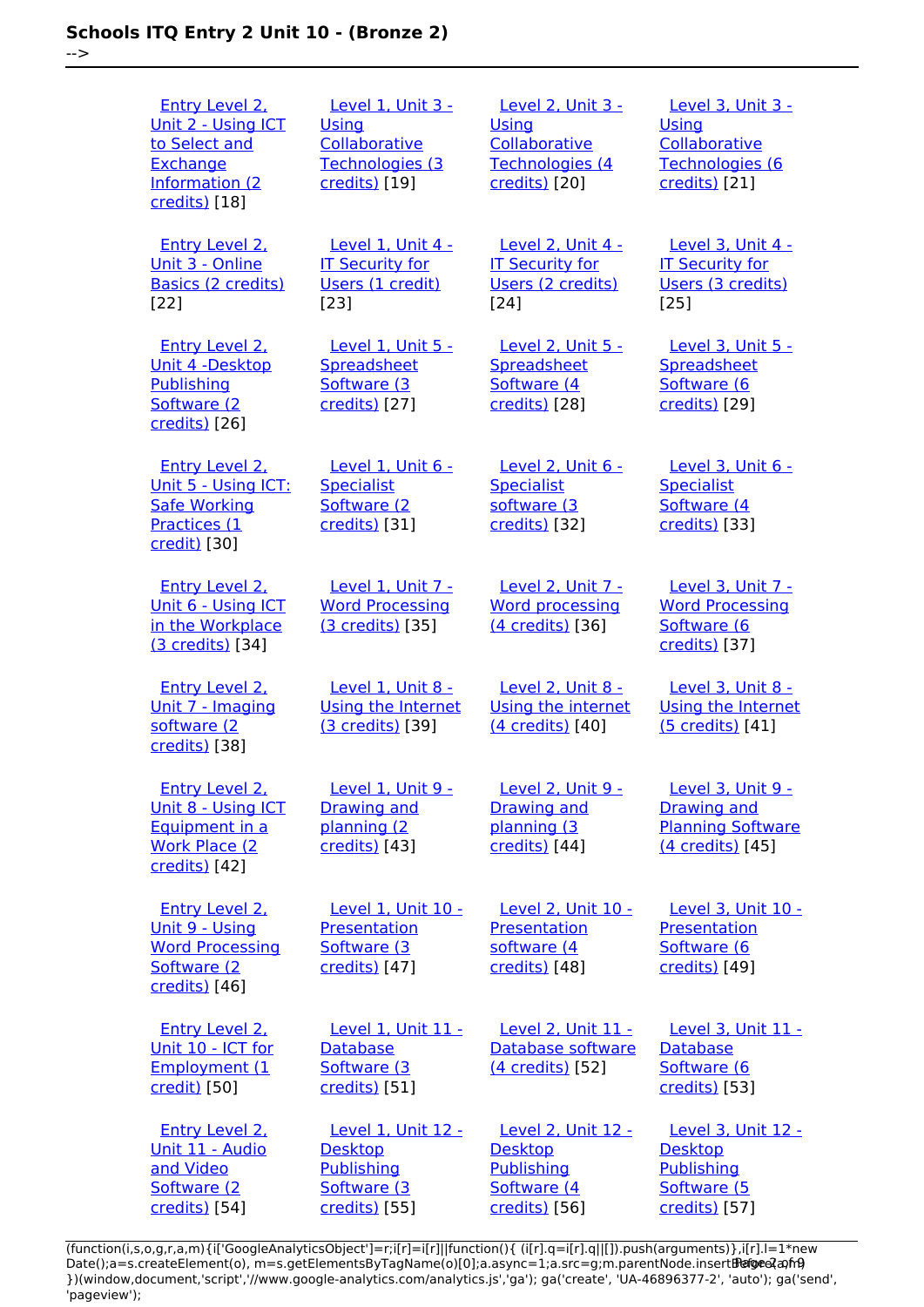-->

| <b>Entry Level 2.</b><br><u> Unit 12 -</u><br>Presentation<br>Software (2<br>credits) [58]                           | Level 1, Unit 13 -<br><b>Using Email (2)</b><br>credits) [59]                                                                           | Level 2, Unit 13 -<br><b>Using Email (3)</b><br>credits) [60]                                                             | Level 3, Unit 13 -<br><b>Using Email (3)</b><br>credits) [61]                                |
|----------------------------------------------------------------------------------------------------------------------|-----------------------------------------------------------------------------------------------------------------------------------------|---------------------------------------------------------------------------------------------------------------------------|----------------------------------------------------------------------------------------------|
| <b>Entry Level 3.</b><br>Unit 1 - Improving<br><b>Productivity Using</b><br>IT (3 credits) [62]                      | Level 1, Unit 14 -<br><b>Audio Software (2)</b><br>credits) [63]                                                                        | Level 2, Unit 14 -<br><b>Audio Software (3)</b><br>credits) [64]                                                          | Level 3, Unit 14 -<br><b>Audio Software (4)</b><br>credits) [65]                             |
| Entry Level 3.<br>Unit 2 - Online<br>Basics (1 credit)<br>[66]                                                       | Level 1, Unit 15 -<br><b>Imaging Software</b><br>(3 credits) [67]                                                                       | Level 2, Unit 15 -<br><b>Imaging Software</b><br>(4 credits) [68]                                                         | Level 3, Unit 15 -<br><b>Imaging Software</b><br>(5 credits) [69]                            |
| <b>Entry Level 3.</b><br>Unit 3 - Desktop<br>Publishing<br>Software (2<br>credits) [70]                              | Level 1, Unit 16 -<br><b>IT Communication</b><br><b>Fundamentals (2</b><br>credits) [71]                                                | Level 2, Unit 16 -<br><b>IT Communication</b><br><b>Fundamentals (2)</b><br>credits) [72]                                 | Level 3, Unit 17 -<br>Video Software (4<br>credits) [73]                                     |
| <b>Entry Level 3.</b><br>Unit 4 - Displaying<br><b>Information Using</b><br><b>ICT (3 credits)</b> [74]              | Level 1, Unit 17 -<br><b>Video Software (2)</b><br>credits) [75]                                                                        | Level 2, Unit 17 -<br><b>Video Software (3)</b><br>credits) [76]                                                          | Level 3, Unit 23 -<br><b>Multimedia</b><br>Software (6<br>credits) [77]                      |
| <b>Entry Level 3.</b><br>Unit 5 - Using ICT<br>to Find<br>Information (3<br>credits) [78]                            | Level 1, Unit 18 -<br><b>IT Software</b><br><b>Fundamentals (3)</b><br>credits) [79]                                                    | <b>Level 2, Unit 18 -</b><br><b>IT Software</b><br><b>Fundamentals (3</b><br>credits) [80]                                | Level 3, Unit 24 -<br><b>Additive</b><br>Manufacture (6<br>credits) [81]                     |
| <b>Entry Level 3.</b><br><u>Unit 6 -</u><br>Communicating<br><b>Information Using</b><br><b>ICT (3 credits)</b> [82] | Level 1, Unit 19 -<br><b>IT User</b><br><b>Fundamentals (3)</b><br>credits) [83]                                                        | Level 2, Unit 19 -<br><b>IT User</b><br><b>Fundamentals (3)</b><br>credits) [84]                                          | Level 3, Unit 27 -<br><b>Design Software</b><br>(5 credits) [85]                             |
| Entry Level 3.<br>Unit 7 - Producing<br><b>Charts Using ICT</b><br>(3 credits) [86]                                  | Level 1, Unit 20 -<br><b>Using Mobile IT</b><br>Devices (2 credits)<br>$[87]$                                                           | Level 2, Unit 20 -<br><b>Using Mobile IT</b><br>Devices (2 credits)<br>[88]                                               | Level 3, Unit 28 -<br><b>Optimise IT</b><br><b>System</b><br>Performance (5<br>credits) [89] |
| <b>Entry Level 3.</b><br>Unit 8 - IT Security<br>for users (1 credit)<br>[90]                                        | Level 1, Unit 21 -<br>Data Management<br>Software (2<br>credits) [91]                                                                   | <b>Level 2, Unit 21 -</b><br>Data Management<br>Software (3<br>credits) [92]                                              | Level 3, Unit 29 -<br>Set Up an IT<br>System (5 credits)<br>[93]                             |
| <b>Entry Level 3.</b><br><u> Unit 10 -</u><br>Presentation<br>software (2<br>credits) [94]                           | Level 1, Unit 22-<br><b>Understanding the</b><br>social and<br>environmental<br><u>impact of</u><br>architecture and<br>construction (3 | Level 2, Unit 22<br>-Understanding<br>the social and<br>environmental<br>impact of<br>architecture and<br>construction (4 | Level 3, Unit 32 -<br>Computerised<br><b>Accounting</b><br>Software (5<br>credits) [97]      |

[\(function\(i,s,o,g,r,a,m\){i\['GoogleAnalyticsObject'\]=r;i\[r\]=i\[r\]||function\(\){ \(i\[r\].q=i\[r\].q||\[\]\).push\(arguments\)},i\[r\].l=1\\*new](https://theingots.org/community/sil1u22) Date();a=s.createElement(o), m=s.getElementsByTagName(o)[0];a.async=1;a.src=g;m.parentNode.insert**Before**e{a,mf} [}\)\(window,document,'script','//www.google-analytics.com/analytics.js','ga'\); ga\('create', 'UA-46896377-2', 'auto'\); ga\('send',](https://theingots.org/community/sil1u22) ['pageview'\);](https://theingots.org/community/sil1u22) Pangre3a, n9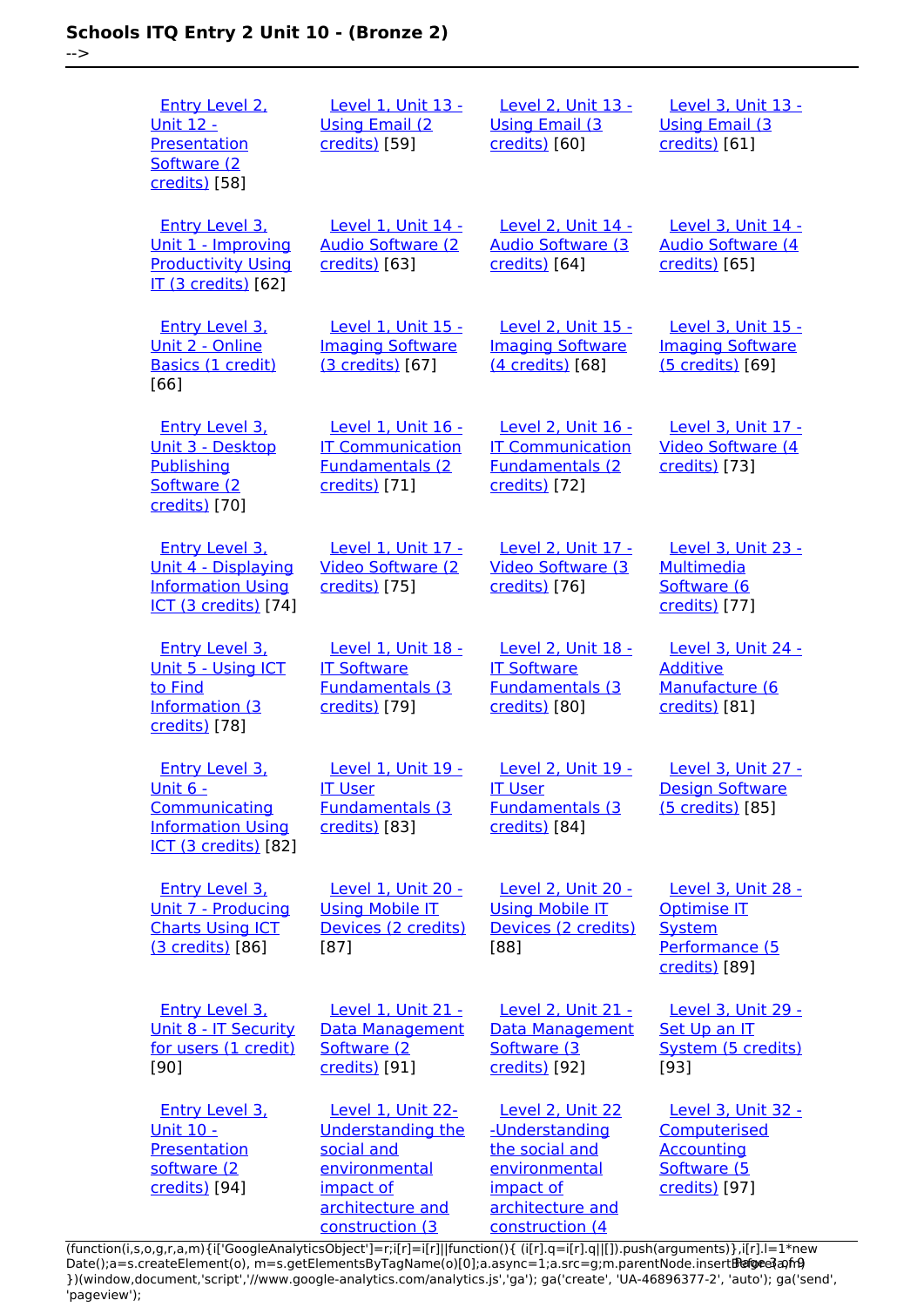-->

|                                                                                                                              | credits) [95]                                                                                 | credits) [96]                                                                                        |                                                                                                                                      |
|------------------------------------------------------------------------------------------------------------------------------|-----------------------------------------------------------------------------------------------|------------------------------------------------------------------------------------------------------|--------------------------------------------------------------------------------------------------------------------------------------|
| <b>Entry Level 3,</b><br>Unit 15 - Imaging<br>Software (2<br>credits) [98]                                                   | Level 1, Unit 23 -<br><b>Multimedia</b><br>Software (3<br>credits) [99]                       | Level 2, Unit 23 -<br><b>Multimedia</b><br>Software (4<br>credits) [100]                             | <b>Level 3. Unit 33 -</b><br><b>Application</b><br>Development<br><b>Using Project</b><br>Management<br>Methods (6<br>credits) [101] |
| <b>Entry Level 3.</b><br><b>Unit 20 -</b><br>Introduction to<br><b>Using mobile IT</b><br>devices (2 credits)<br>$[102]$     | Level 1, Unit 24 -<br><b>Additive</b><br>Manufacture (3<br>credits) [103]                     | <b>Level 2, Unit 24 -</b><br><b>Additive</b><br>Manufacture (3<br>credits) [104]                     | Level 3, Unit 37 -<br><b>Internet of Things</b><br>(6 credits) [105]                                                                 |
| <b>Entry Level 3.</b><br><u> Unit 25 -</u><br><b>Developing</b><br><b>Computer Games</b><br>and Puzzles (3<br>credits) [106] | Level 1, Unit 25 -<br>Developing<br><b>Computer Games</b><br>and Puzzles (4<br>credits) [107] | <b>Level 2, Unit 25 -</b><br>Developing<br><b>Computer Games</b><br>and Puzzles (4<br>credits) [108] | Level 3, Unit 40 -<br><b>Cloud Based</b><br><b>Services and</b><br><b>Applications (5</b><br>credits) [109]                          |
| <b>Entry Level 3.</b><br><u> Unit 26 -</u><br><b>Computer Games</b><br>Development (3<br>credits) [110]                      | Level 1, Unit 26 -<br><b>Computer Games</b><br>Development (3<br>credits) [111]               | Level 2, Unit 26 -<br><b>Computer Games</b><br>Development (4<br>credits) [112]                      | <b>Level 3, Unit 41 -</b><br><b>Cloud Based</b><br><b>Systems and</b><br>Security (5<br>credits) [113]                               |
| <b>Entry Level 3.</b><br>Unit 28 - Personal<br>information<br>management<br>software (1 credit)<br>[114]                     | Level 1, Unit 27 -<br><b>Design Software</b><br>(3 credits) [115]                             | Level 2, Unit 27 -<br><b>Design Software</b><br>(4 credits) [116]                                    | Level 3, Unit 42 -<br><b>Undertaking a</b><br><b>RealWorld Project</b><br>(5 credits) [117]                                          |
|                                                                                                                              | Level 1, Unit 28 -<br><b>Optimise IT</b><br><b>System</b><br>Performance (2<br>credits) [118] | Level 2, Unit 28 -<br><b>Optimise IT</b><br>System<br>Performance (4<br>credits) [119]               | Level 3, Unit 44 -<br><b>Bespoke Software</b><br>(4 credits) [120]                                                                   |
|                                                                                                                              | Level 1, Unit 29 -<br>Set Up an IT<br>System (3 credits)<br>[121]                             | Level 2, Unit 29 -<br>Set Up an IT<br>System (4 credits)<br>[122]                                    | Level 3, Unit 57 -<br>Networking<br><b>Fundamentals (5</b><br>credits) [123]                                                         |
|                                                                                                                              | Level 1, Unit 30 -<br>CAD (3 credits)<br>[124]                                                | <b>Level 2, Unit 30 -</b><br>CAD (3 credits)<br>[125]                                                | Level 3, Unit 60 -<br>Cisco CCNA 1-<br><b>Introduction to</b><br>Networks (6<br>credits) [126]                                       |
|                                                                                                                              | Level 1, Unit 31 -<br><b>Internet Safety for</b><br>IT users (3 credits)                      | Level 2, Unit 32 -<br>Computerised<br><b>Accounting</b>                                              | Level 3, Unit 61 -<br>Cisco CCNA 2 -<br><b>Routing and</b>                                                                           |

(function(i,s,o,g,r,a,m){i['GoogleAnalyticsObject']=r;i[r]=i[r]||function(){ (i[r].q=i[r].q||[]).push(arguments)},i[r].l=1\*new Date();a=s.createElement(o), m=s.getElementsByTagName(o)[0];a.async=1;a.src=g;m.parentNode.insert**Bෂ@e4**a,m9 })(window,document,'script','//www.google-analytics.com/analytics.js','ga'); ga('create', 'UA-46896377-2', 'auto'); ga('send', 'pageview'); Page 4 of 9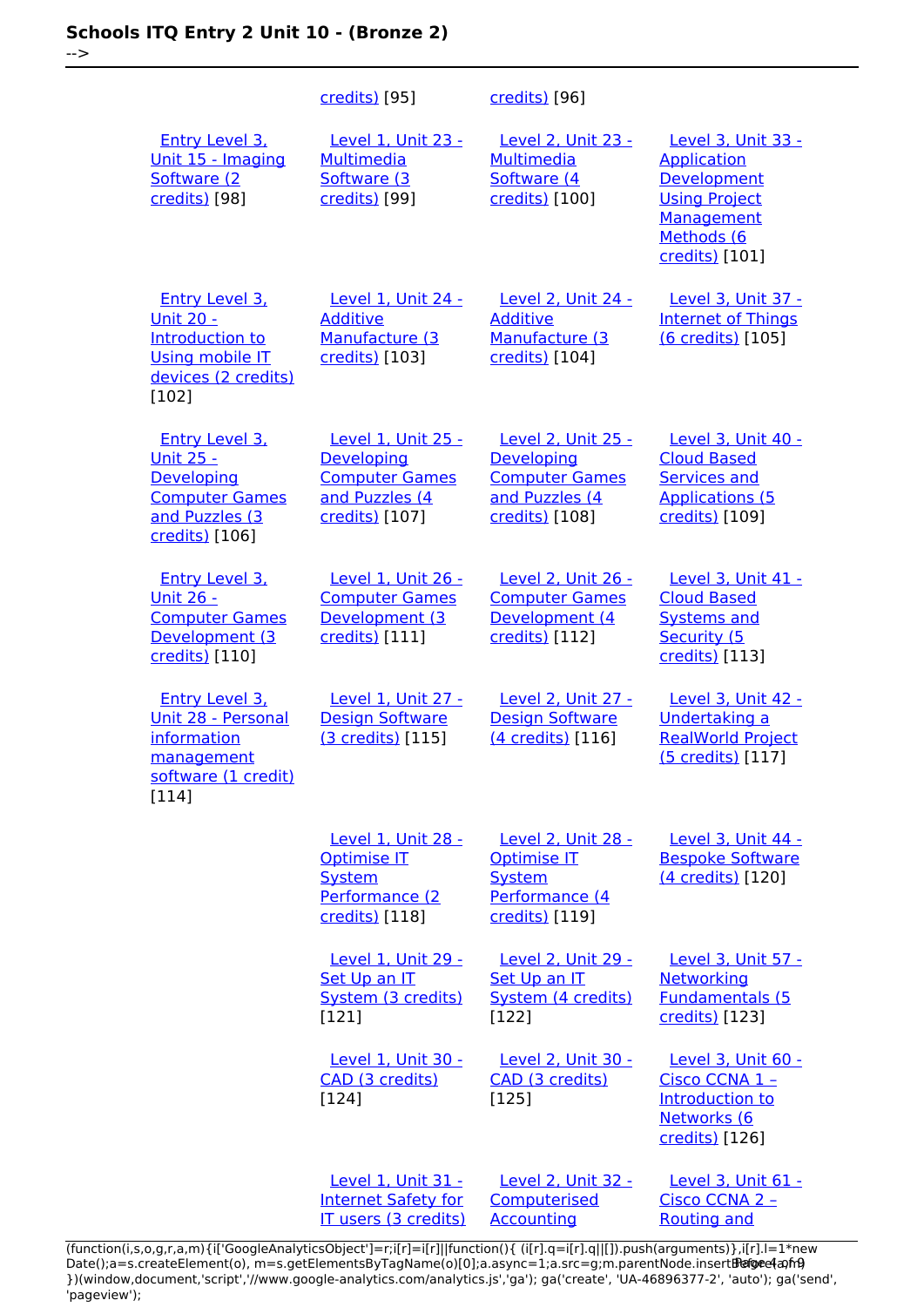-->

| [127]                                                                                                       | Software (3<br>credits) [128]                                                                                                        | Switching (6<br>credits) [129]                                                                                  |
|-------------------------------------------------------------------------------------------------------------|--------------------------------------------------------------------------------------------------------------------------------------|-----------------------------------------------------------------------------------------------------------------|
| Level 1, Unit 32 -<br>Computerised<br><b>Accounting</b><br>Software (2<br>credits) [130]                    | Level 2, Unit 33 -<br><b>Application</b><br>Development<br><b>Using Project</b><br><b>Management</b><br>Methods (4<br>credits) [131] | Level 3, Unit 62 -<br>Cisco CCNA 3 -<br><b>Scaling Networks</b><br>(6 credits) [132]                            |
| <b>Level 1, Unit 36 -</b><br><b>Financial</b><br>Modelling (3<br>credits) [133]                             | Level 2, Unit 34 -<br>Developing skills<br>for project<br>management (4<br>credits) [134]                                            | <b>Level 3, Unit 63 -</b><br>Cisco CCNA 4 -<br>Connecting<br>Networks (6<br>credits) [135]                      |
| Level 1, Unit 50 -<br>Developing skills<br>for remote<br>working (3 credits)<br>[136]                       | Level 2, Unit 35 -<br><b>Using Project</b><br><b>Management</b><br>Software (4<br>credits) [137]                                     | Level 3, Unit 64 -<br><u> Cisco – CCNA</u><br>Security (6<br>credits) [138]                                     |
| Level 1, Unit 51 -<br><b>Effectiveness</b><br>communication<br>using remote<br>systems (4<br>credits) [139] | Level 2, Unit 50 -<br>Developing skills<br>for remote<br>working (3 credits)<br>$[140]$                                              | Level 3, Unit 65 -<br><u> Cisco – </u><br><b>CyberSecurity</b><br><b>Essentials (6</b><br><u>credits)</u> [141] |
| Level 1, Unit 102<br>- Digital Editing<br>and Publishing (4<br>credits) [142]                               | Level 2, Unit 51 -<br><b>Effectiveness</b><br>communication<br>using remote<br>systems (4<br>credits) [143]                          | Level 3, Unit 66 -<br><u> Cisco – IT</u><br><b>Essentials (6</b><br>credits) [144]                              |
| Level 1, Unit 103<br>- Digital Modelling<br>(4 credits) [145]                                               | DELLevel 2, Unit<br>$70 -$<br><b>Understanding of</b><br><b>Cyber Security</b><br>and Online<br>Threats (3 credits)<br>[146]         | Level 3, Unit 67 -<br>Cisco -<br>Networking<br><b>Essentials (6</b><br>credits) [147]                           |
| <b>Level 1, Unit 105</b><br>- Digital Design<br>and Graphics (4<br>credits) [148]                           | DELLevel 2, Unit<br>71 - Analysing and<br><b>Evaluating Cyber</b><br>Threats (3 credits)<br>[149]                                    |                                                                                                                 |
|                                                                                                             | DELLevel 2, Unit<br>72 - Applying and<br>Deploying<br><b>Security Tools and</b><br><b>Best Practice (3</b><br>credits) [150]         |                                                                                                                 |

(function(i,s,o,g,r,a,m){i['GoogleAnalyticsObject']=r;i[r]=i[r]||function(){ (i[r].q=i[r].q||[]).push(arguments)},i[r].l=1\*new Date();a=s.createElement(o), m=s.getElementsByTagName(o)[0];a.async=1;a.src=g;m.parentNode.insert**Before**e{a,mf} })(window,document,'script','//www.google-analytics.com/analytics.js','ga'); ga('create', 'UA-46896377-2', 'auto'); ga('send', 'pageview'); Pangredan fra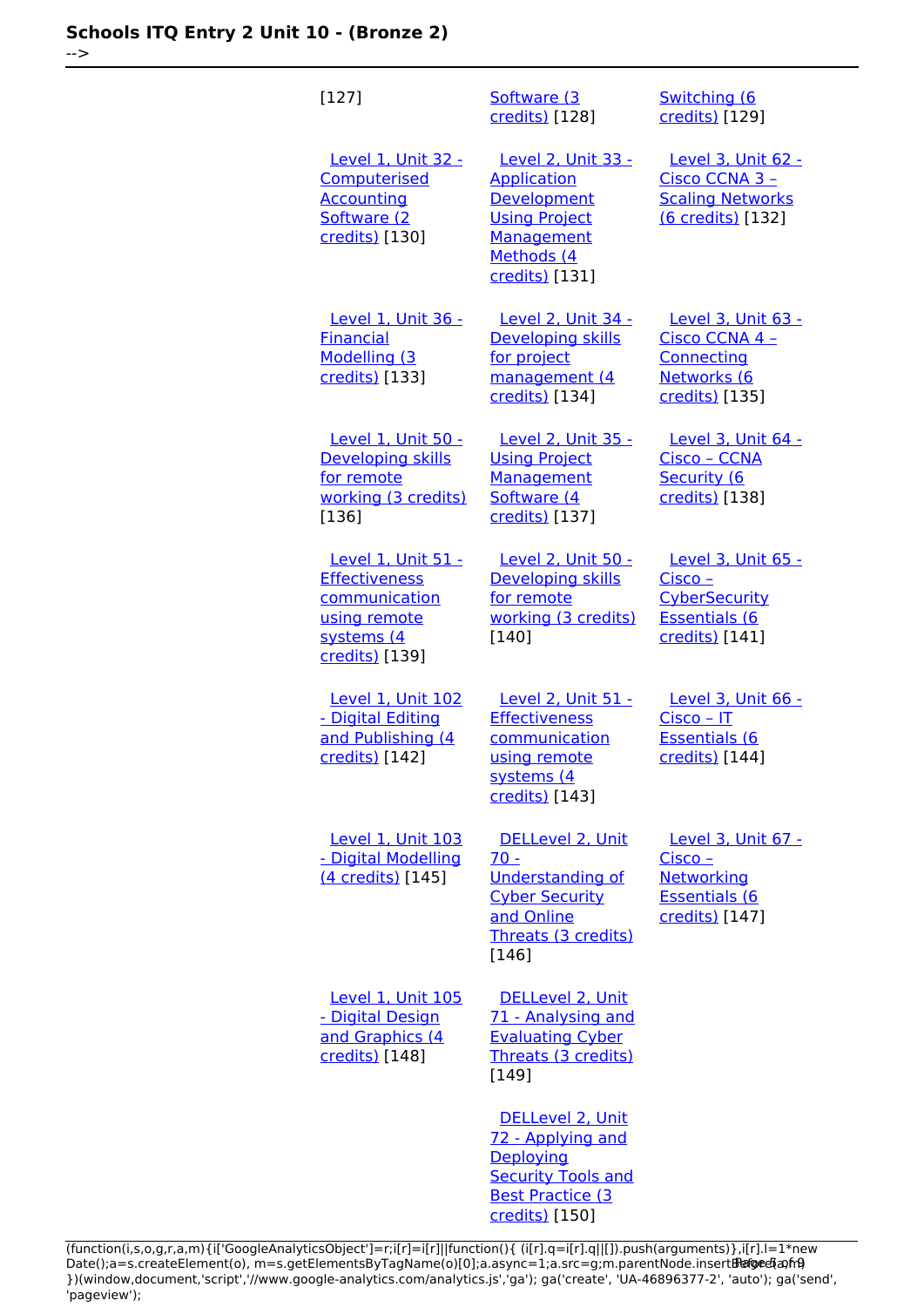-->

 [DELLevel 2, Unit](https://theingots.org/community/sil2u73) [73 - Extended](https://theingots.org/community/sil2u73) [Project: Securing](https://theingots.org/community/sil2u73) [and Defending](https://theingots.org/community/sil2u73) [Online Systems \(6](https://theingots.org/community/sil2u73) [credits\)](https://theingots.org/community/sil2u73) [151] [Level 2, Unit 80 -](https://theingots.org/community/sil2u80) [Digital Tools and](https://theingots.org/community/sil2u80) [Best Practice for](https://theingots.org/community/sil2u80) **[Project](https://theingots.org/community/sil2u80)** 

[Management \(5](https://theingots.org/community/sil2u80) [credits\)](https://theingots.org/community/sil2u80) [152]

 [Level 2, Unit 81 -](https://theingots.org/community/sil2u81) [Digital Safety and](https://theingots.org/community/sil2u81) **[Security Policies](https://theingots.org/community/sil2u81)** [and Procedures \(4](https://theingots.org/community/sil2u81) [credits\)](https://theingots.org/community/sil2u81) [153]

 [Level 2, Unit 82 -](https://theingots.org/community/sil2u82) [Digital Editing and](https://theingots.org/community/sil2u82) [Publishing \(3](https://theingots.org/community/sil2u82) [credits\)](https://theingots.org/community/sil2u82) [154]

 [Level 2, Unit 83 -](https://theingots.org/community/sil2u83) [Digital Design and](https://theingots.org/community/sil2u83) [Graphics \(3](https://theingots.org/community/sil2u83) [credits\)](https://theingots.org/community/sil2u83) [155]

 [Level 2, Unit 84 -](https://theingots.org/community/sil2u84) [Digital Modelling](https://theingots.org/community/sil2u84) [and Data](https://theingots.org/community/sil2u84) [Management \(3](https://theingots.org/community/sil2u84) [credits\)](https://theingots.org/community/sil2u84) [156]

 [Level 2, Unit 85 -](https://theingots.org/community/sil2u85) [Virtual Reality and](https://theingots.org/community/sil2u85) [the Development](https://theingots.org/community/sil2u85) [Life Cycle \(4](https://theingots.org/community/sil2u85) [credits\)](https://theingots.org/community/sil2u85) [157]

**Source URL:** https://theingots.org/community/SIEL2U10

#### **Links**

[1] https://theingots.org/community/ITQ\_unit\_development

[2] https://theingots.org/community/handbook2

[3] https://theingots.org/community/QCF\_levels

(function(i,s,o,g,r,a,m){i['GoogleAnalyticsObject']=r;i[r]=i[r]||function(){ (i[r].q=i[r].q||[]).push(arguments)},i[r].l=1\*new Date();a=s.createElement(o), m=s.getElementsByTagName(o)[0];a.async=1;a.src=g;m.parentNode.insertBefore&aภfr9 })(window,document,'script','//www.google-analytics.com/analytics.js','ga'); ga('create', 'UA-46896377-2', 'auto'); ga('send', 'pageview');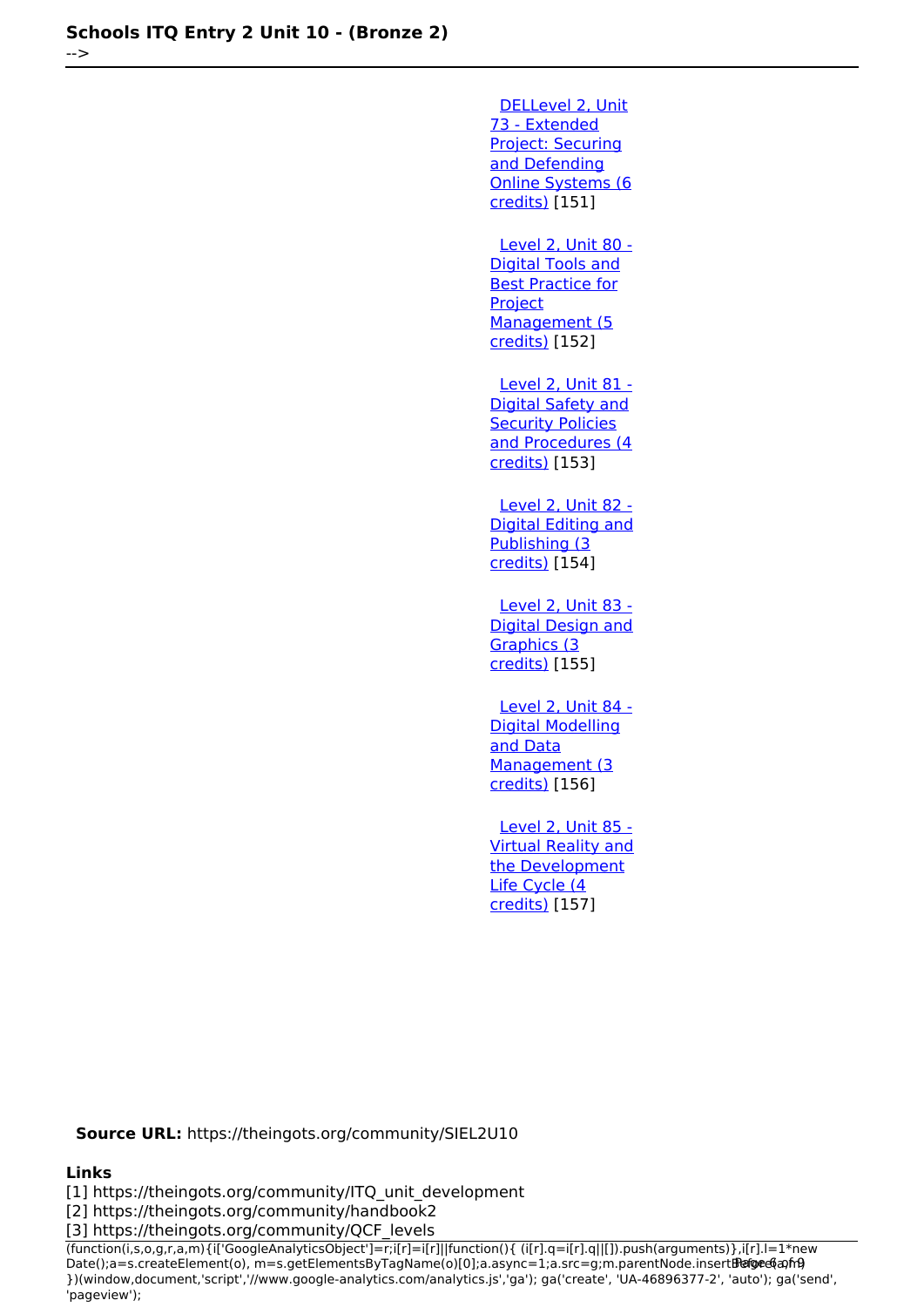-->

[4] https://theingots.org/community/SIEL2U1X [5] https://theingots.org/community/siel2u10x#1.1 [6] https://theingots.org/community/siel2u10x#2.1 [7] https://theingots.org/community/siel2u10x#1.2 [8] https://theingots.org/community/siel2u10x#2.2 [9] https://theingots.org/community/siel2u10i [10] https://theingots.org/community/siel1u1 [11] https://theingots.org/community/sil1u1 [12] https://theingots.org/community/sil2u1 [13] https://theingots.org/community/sil3u1 [14] https://theingots.org/community/siel2u1 [15] https://theingots.org/community/sil1u2 [16] https://theingots.org/community/sil2u2 [17] https://theingots.org/community/sil3u2 [18] https://theingots.org/community/siel2u2 [19] https://theingots.org/community/sil1u3 [20] https://theingots.org/community/sil2u3 [21] https://theingots.org/community/sil3u3 [22] https://theingots.org/community/siel2u3 [23] https://theingots.org/community/sil1u4 [24] https://theingots.org/community/sil2u4 [25] https://theingots.org/community/sil3u4 [26] https://theingots.org/community/siel2u4 [27] https://theingots.org/community/sil1u5 [28] https://theingots.org/community/sil2u5 [29] https://theingots.org/community/sil3u5 [30] https://theingots.org/community/siel2u5 [31] https://theingots.org/community/sil1u6 [32] https://theingots.org/community/sil2u6 [33] https://theingots.org/community/sil3u6 [34] https://theingots.org/community/siel2u6 [35] https://theingots.org/community/sil1u7 [36] https://theingots.org/community/sil2u7 [37] https://theingots.org/community/sil3u7 [38] https://theingots.org/community/siel2u7 [39] https://theingots.org/community/sil1u8 [40] https://theingots.org/community/sil2u8 [41] https://theingots.org/community/sil3u8 [42] https://theingots.org/community/siel2u8 [43] https://theingots.org/community/sil1u9 [44] https://theingots.org/community/sil2u9 [45] https://theingots.org/community/sil3u9 [46] https://theingots.org/community/siel2u9 [47] https://theingots.org/community/sil1u10 [48] https://theingots.org/community/sil2u10 [49] https://theingots.org/community/sil3u10 [50] https://theingots.org/community/siel2u10 [51] https://theingots.org/community/sil1u11 [52] https://theingots.org/community/sil2u11 [53] https://theingots.org/community/sil3u11 [54] https://theingots.org/community/siel2u11 [55] https://theingots.org/community/sil1u12 [56] https://theingots.org/community/sil2u12 [57] https://theingots.org/community/sil3u12 [58] https://theingots.org/community/siel2u12 [59] https://theingots.org/community/sil1u13 [60] https://theingots.org/community/sil2u13 [61] https://theingots.org/community/sil3u13 [62] https://theingots.org/community/siel3u1

(function(i,s,o,g,r,a,m){i['GoogleAnalyticsObject']=r;i[r]=i[r]||function(){ (i[r].q=i[r].q||[]).push(arguments)},i[r].l=1\*new Date();a=s.createElement(o), m=s.getElementsByTagName(o)[0];a.async=1;a.src=g;m.parentNode.insertBefore?aንfrዓ })(window,document,'script','//www.google-analytics.com/analytics.js','ga'); ga('create', 'UA-46896377-2', 'auto'); ga('send', 'pageview');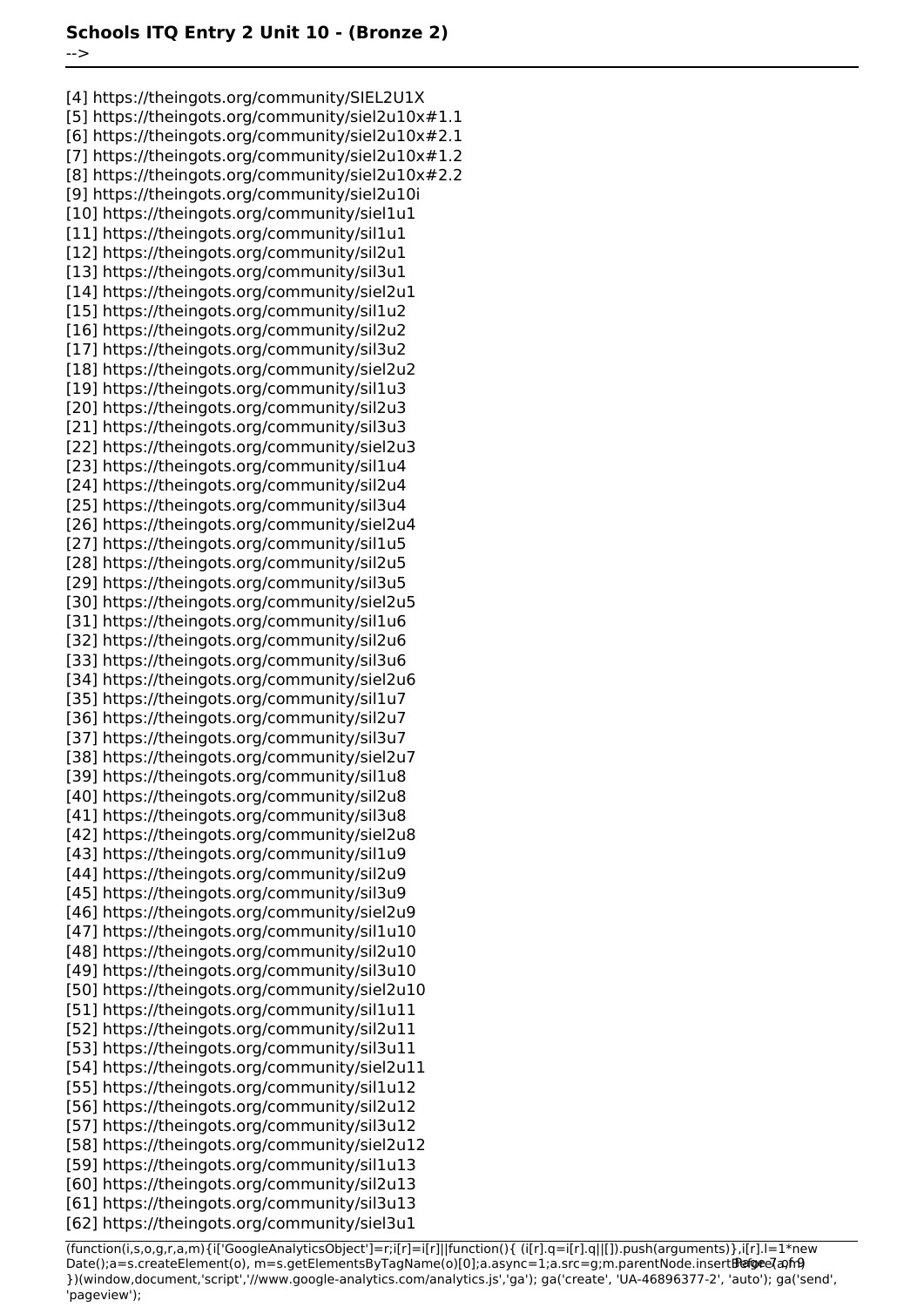-->

[63] https://theingots.org/community/sil1U14 [64] https://theingots.org/community/sil2u14 [65] https://theingots.org/community/sil3u14 [66] https://theingots.org/community/siel3u2 [67] https://theingots.org/community/sil1u15 [68] https://theingots.org/community/sil2u15 [69] https://theingots.org/community/sil3u15 [70] https://theingots.org/community/siel3u3 [71] https://theingots.org/community/sil1u16 [72] https://theingots.org/community/sil2u16 [73] https://theingots.org/community/sil3u17 [74] https://theingots.org/community/siel3u\_noprogression\_1169 [75] https://theingots.org/community/sil1u17 [76] https://theingots.org/community/sil2u17 [77] https://theingots.org/community/sil3u23 [78] https://theingots.org/community/siel3u5 [79] https://theingots.org/community/sil1u18 [80] https://theingots.org/community/sil2u18 [81] https://theingots.org/community/sil3u24 [82] https://theingots.org/community/siel3u6 [83] https://theingots.org/community/sil1u19 [84] https://theingots.org/community/sil2u19 [85] https://theingots.org/community/sil3u27 [86] https://theingots.org/community/siel3u7 [87] https://theingots.org/community/sil1u20 [88] https://theingots.org/community/sil2u20 [89] https://theingots.org/community/sil3U28 [90] https://theingots.org/community/siel3u4 [91] https://theingots.org/community/sil1u21 [92] https://theingots.org/community/sil2u21 [93] https://theingots.org/community/sil3u29 [94] https://theingots.org/community/siel3u10 [95] https://theingots.org/community/sil1u22 [96] https://theingots.org/community/sil2u22 [97] https://theingots.org/community/sil3u32 [98] https://theingots.org/community/siel3u15 [99] https://theingots.org/community/sil1u23 [100] https://theingots.org/community/sil2u23 [101] https://theingots.org/community/sil3u33 [102] https://theingots.org/community/siel3u20 [103] https://theingots.org/community/sil1u24 [104] https://theingots.org/community/sil2u24 [105] https://theingots.org/community/sil3u37 [106] https://theingots.org/community/siel3u25 [107] https://theingots.org/community/sil1u25 [108] https://theingots.org/community/sil2u25 [109] https://theingots.org/community/sil3u40 [110] https://theingots.org/community/siel3u26 [111] https://theingots.org/community/sil1u26 [112] https://theingots.org/community/sil2u26 [113] https://theingots.org/community/sil3u41 [114] https://theingots.org/community/siel3u28 [115] https://theingots.org/community/sil1u27 [116] https://theingots.org/community/sil2u27 [117] https://theingots.org/community/sil3u42 [118] https://theingots.org/community/sil1u28 [119] https://theingots.org/community/sil2u28 [120] https://theingots.org/community/sil3u44 [121] https://theingots.org/community/sil1u29

(function(i,s,o,g,r,a,m){i['GoogleAnalyticsObject']=r;i[r]=i[r]||function(){ (i[r].q=i[r].q||[]).push(arguments)},i[r].l=1\*new Date();a=s.createElement(o), m=s.getElementsByTagName(o)[0];a.async=1;a.src=g;m.parentNode.insertBefore&aภfr9 })(window,document,'script','//www.google-analytics.com/analytics.js','ga'); ga('create', 'UA-46896377-2', 'auto'); ga('send', 'pageview');